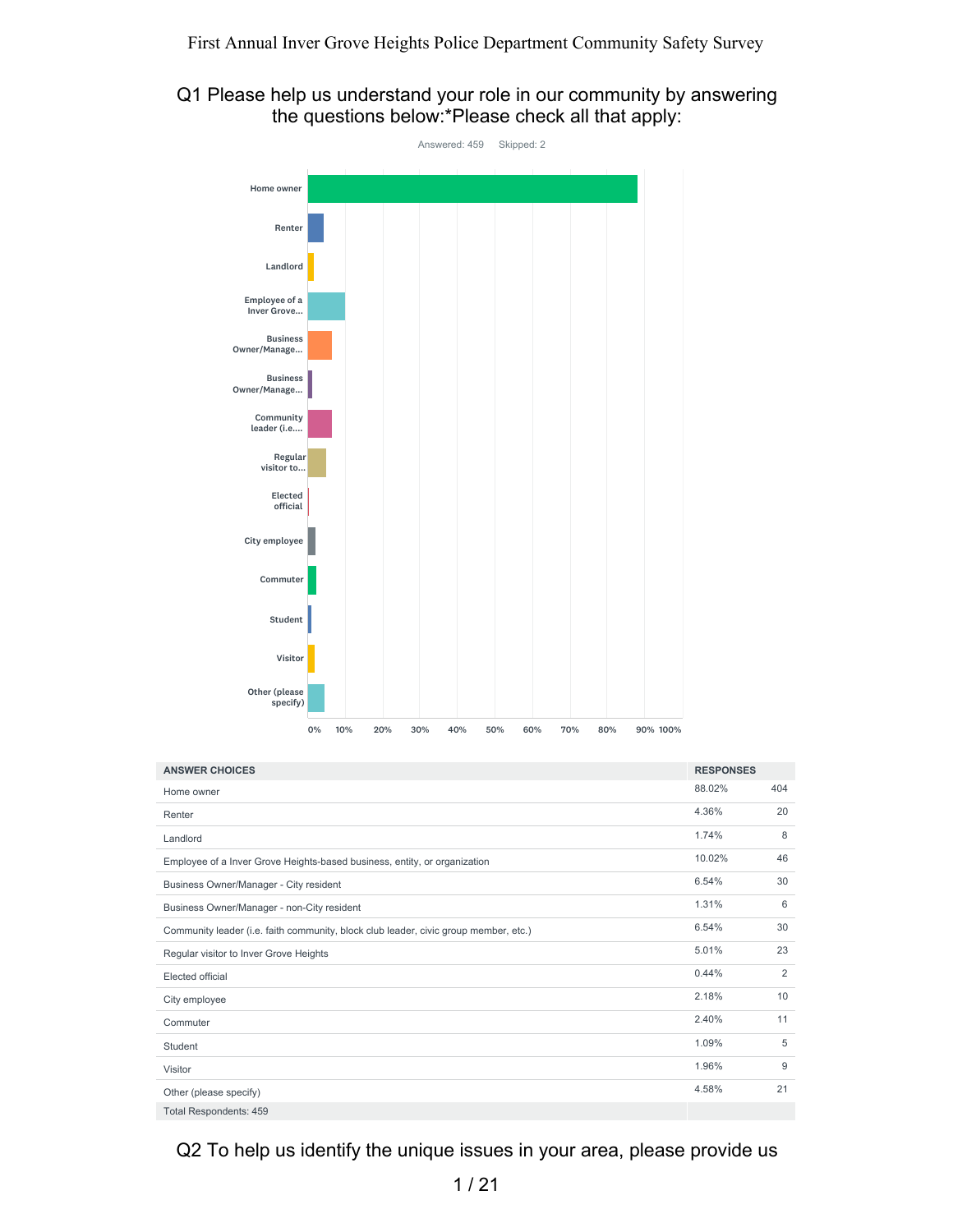### with background information.What area of Inver Grove Heights do you most closely identify with being the location of your neighborhood or workplace.



| <b>ANSWER CHOICES</b> | <b>RESPONSES</b> |  |
|-----------------------|------------------|--|
|                       | $9.07\%$<br>39   |  |
| $\mathcal{D}$         | 15.58%<br>67     |  |
| 3                     | 33.95%<br>146    |  |
| 4                     | 41.40%<br>178    |  |
| <b>TOTAL</b>          | 430              |  |

# Q3 What is your age?





| <b>ANSWER CHOICES</b> | <b>RESPONSES</b> |    |
|-----------------------|------------------|----|
| Under 16              | $0.00\%$         |    |
| 16 - 18 years         | 0.22%            |    |
| 19 - 24 years         | 2.17%            | 10 |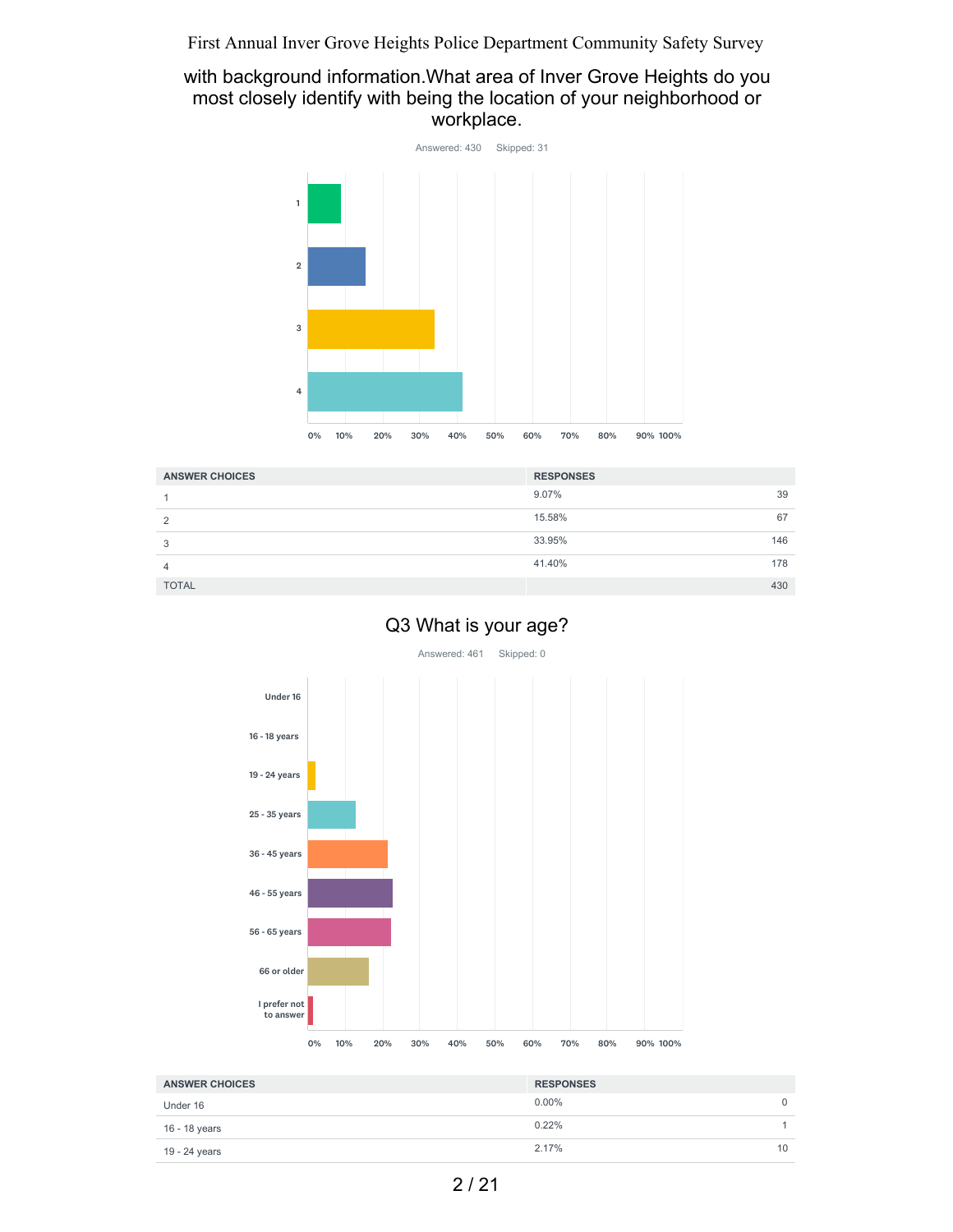| 25 - 35 years          | 13.02% | 60  |
|------------------------|--------|-----|
| 36 - 45 years          | 21.48% | 99  |
| 46 - 55 years          | 22.78% | 105 |
| 56 - 65 years          | 22.34% | 103 |
| 66 or older            | 16.49% | 76  |
| I prefer not to answer | 1.52%  | 7   |
| <b>TOTAL</b>           |        | 461 |





| <b>ANSWER CHOICES</b>  | <b>RESPONSES</b> |     |
|------------------------|------------------|-----|
| Male                   | 41.74%           | 192 |
| Female                 | 55.87%           | 257 |
| I prefer not to answer | 2.39%            | -1  |
| <b>TOTAL</b>           |                  | 460 |

# Q5 Which race/ethnicity best describes you? (Please choose only one.)



| <b>ANSWER CHOICES</b>             | <b>RESPONSES</b> |  |
|-----------------------------------|------------------|--|
| American Indian or Alaskan Native | $0.00\%$         |  |
| Asian / Pacific Islander          | 0.87%            |  |
| <b>Black or African American</b>  | 0.43%            |  |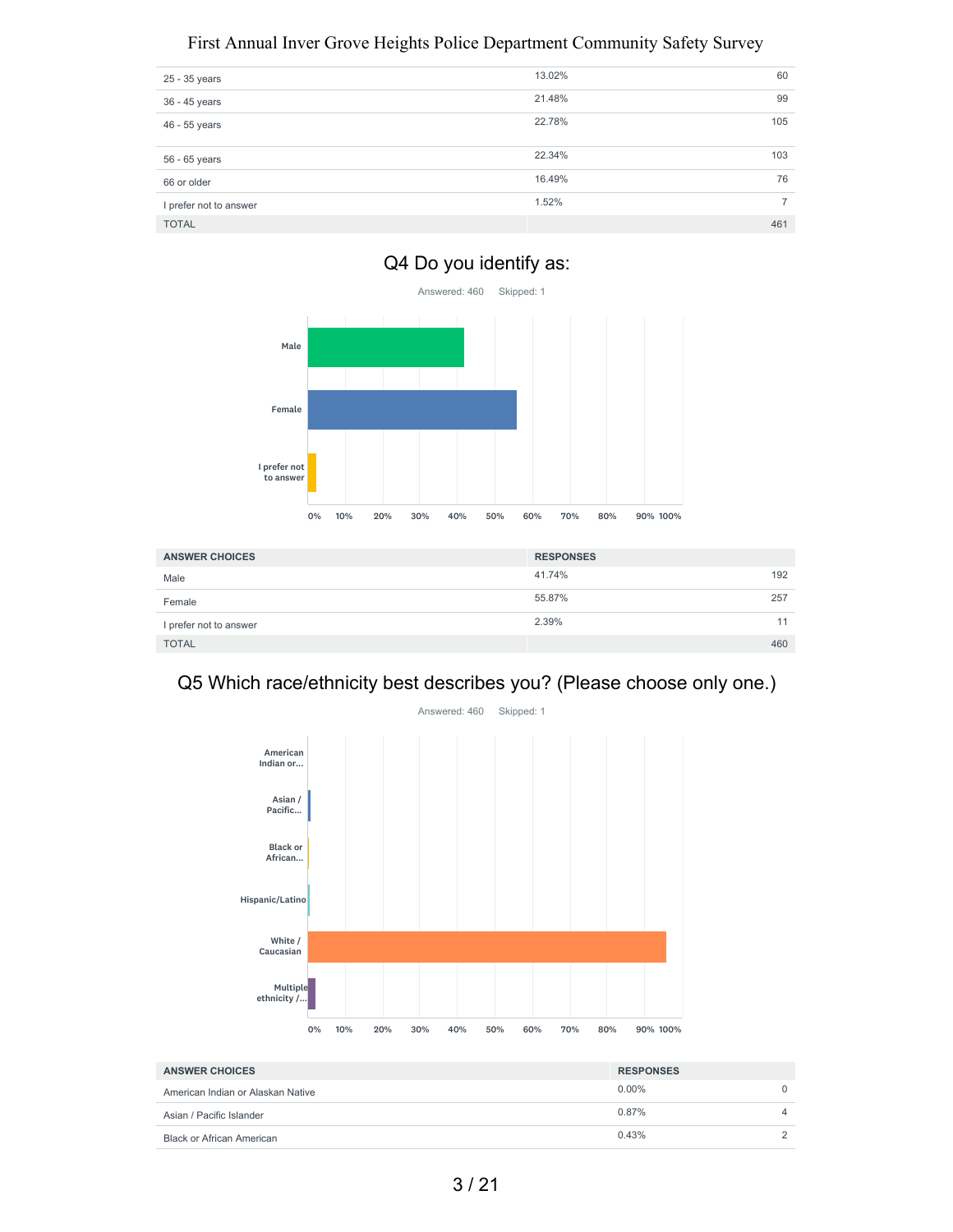| Hispanic/Latino                             | 0.65%  |     |
|---------------------------------------------|--------|-----|
| White / Caucasian                           | 95.87% | 441 |
| Multiple ethnicity / Other (please specify) | 2.17%  | 10  |
| <b>TOTAL</b>                                |        | 460 |

Q6 Please rate the seriousness of the following crime or quality of life issues in your neighborhood or area of your workplace over the last 12 months (check only one box for each item).



|                                                      | <b>VERY</b><br><b>SERIOUS</b> | <b>MODERATELY</b><br><b>SERIOUS</b> | <b>SLIGHTLY</b><br><b>SERIOUS</b> | <b>NOT A</b><br><b>PROBLEM</b> | <b>NO</b><br><b>OPINION</b> | <b>TOTAL</b> | <b>WEIGHTED</b><br><b>AVERAGE</b> |
|------------------------------------------------------|-------------------------------|-------------------------------------|-----------------------------------|--------------------------------|-----------------------------|--------------|-----------------------------------|
| <b>Property Code Violations</b>                      | 2.88%<br>13                   | 6.42%<br>29                         | 21.68%<br>98                      | 60.40%<br>273                  | 8.63%<br>39                 | 452          | 3.65                              |
| Speeding vehicles                                    | 13.00%<br>59                  | 23.79%<br>108                       | 36.34%<br>165                     | 25.55%<br>116                  | 1.32%<br>6                  | 454          | 2.78                              |
| Burglary of homes or<br>businesses                   | 11.89%<br>54                  | 13.88%<br>63                        | 26.43%<br>120                     | 43.17%<br>196                  | 4.63%<br>21                 | 454          | 3.15                              |
| Theft from auto                                      | 12.97%<br>59                  | 16.04%<br>73                        | 21.76%<br>99                      | 43.08%<br>196                  | 6.15%<br>28                 | 455          | 3.13                              |
| Assault                                              | 6.84%<br>31                   | 3.75%<br>17                         | 10.82%<br>49                      | 65.34%<br>296                  | 13.25%<br>60                | 453          | 3.74                              |
| Domestic violence                                    | 6.37%<br>29                   | 6.15%<br>28                         | 13.41%<br>61                      | 53.63%<br>244                  | 20.44%<br>93                | 455          | 3.76                              |
| Homelessness                                         | 4.42%<br>20                   | 4.64%<br>21                         | 10.15%<br>46                      | 66.89%<br>303                  | 13.91%<br>63                | 453          | 3.81                              |
| Motor vehicle theft                                  | 7.71%<br>35                   | 9.25%<br>42                         | 18.06%<br>82                      | 55.29%<br>251                  | 9.69%<br>44                 | 454          | 3.50                              |
| Serious crime (i.e. assault,<br>robbery, rape, etc.) | 7.93%<br>36                   | 4.85%<br>22                         | 13.66%<br>62                      | 60.79%<br>276                  | 12.78%<br>58                | 454          | 3.66                              |
| Disorderly persons/youth                             | 6.39%<br>29                   | 14.54%<br>66                        | 28.41%<br>129                     | 45.81%<br>208                  | 4.85%<br>22                 | 454          | 3.28                              |
| Animal control problems                              | 2.42%<br>11                   | 8.79%<br>40                         | 22.20%<br>101                     | 60.22%<br>274                  | 6.37%<br>29                 | 455          | 3.59                              |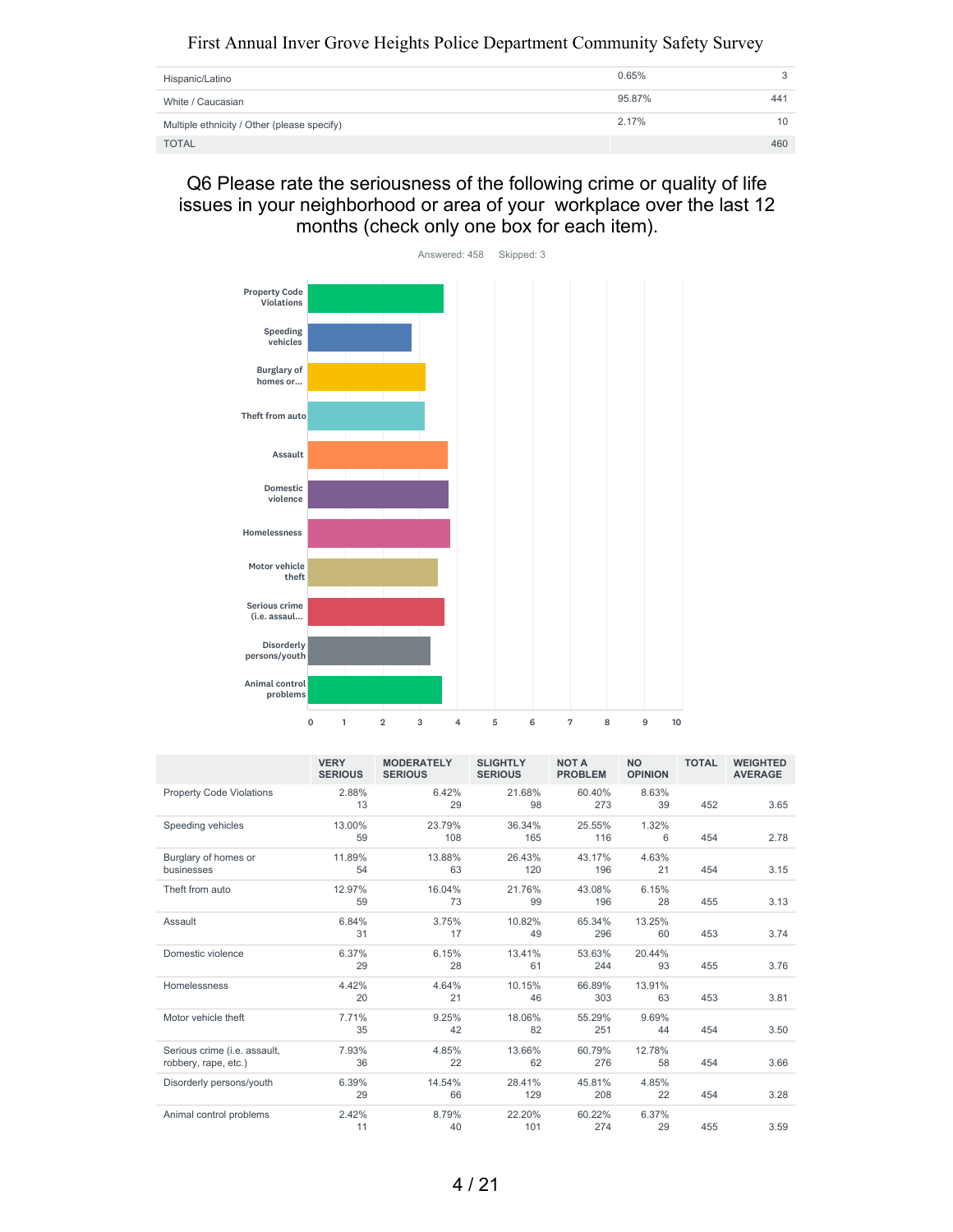Q7 If there are any other crime or quality of life issues you are concerned about, please identify them below:

Answered: 85 Skipped: 376

Q8 Are you an Inver Grove Heights resident or do you regularly work for a business, organization, or entity located in Inver Grove Heights?



| <b>ANSWER CHOICES</b>                                                     | <b>RESPONSES</b> |     |
|---------------------------------------------------------------------------|------------------|-----|
| Yes, for more than 30 years                                               | 28.70%           | 132 |
| Yes, for 10 to 30 years                                                   | 51.74%           | 238 |
| Yes, for fewer than 10 years                                              | 16.30%           | 75  |
| No, but I was a former resident or formerly worked in Inver Grove Heights | 1.52%            |     |
| No, I've never lived/worked in Inver Grove Heights                        | 1.74%            | 8   |
| <b>TOTAL</b>                                                              |                  | 460 |

# Q9 Do you know any of the officers who patrol in the area of your Inver Grove Heights workplace/neighborhood?



| <b>ANSWER CHOICES</b> | <b>RESPONSES</b> |    |
|-----------------------|------------------|----|
| Yes                   | 23.53%<br>108    |    |
| No                    | 72.11%<br>331    |    |
| Unsure                | 4.36%            | 20 |
| <b>TOTAL</b>          | 459              |    |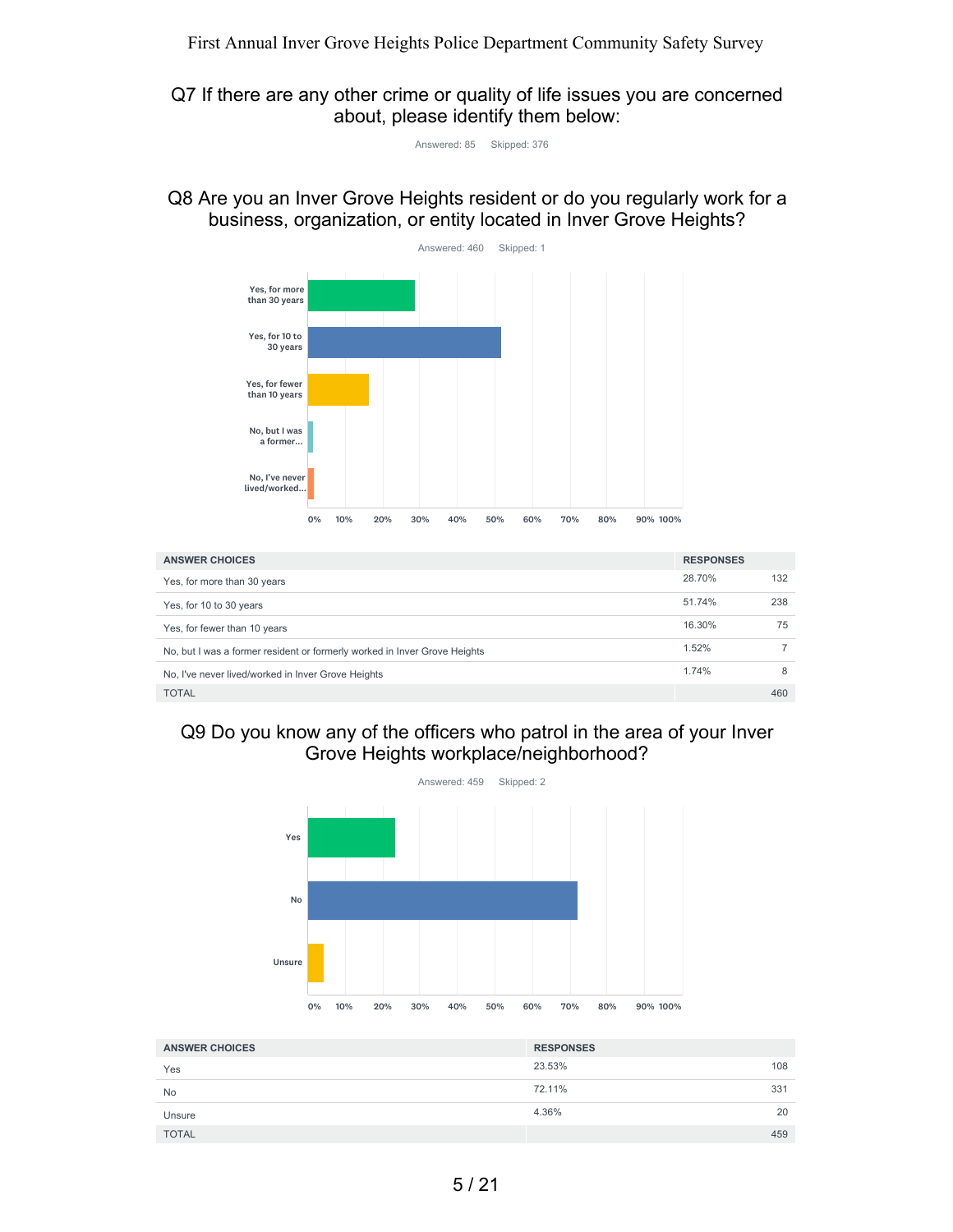### Q10 How often do you see officers patrolling near your Inver Grove Heights workplace/neighborhood?



| <b>ANSWER CHOICES</b> | <b>RESPONSES</b> |     |
|-----------------------|------------------|-----|
| Frequently            | 9.35%            | 43  |
| A reasonable amount   | 19.35%           | 89  |
| Sometimes             | 49.78%           | 229 |
| Never                 | 21.52%           | 99  |
| <b>TOTAL</b>          |                  | 460 |

## Q11 Are you satisfied with the level of proactive police patrol in the area of your Inver Grove Heights workplace/neighborhood?



| <b>ANSWER CHOICES</b>                                                                                                                                                        | <b>RESPONSES</b> |     |
|------------------------------------------------------------------------------------------------------------------------------------------------------------------------------|------------------|-----|
| Yes - Police patrol here is adequate to address crime and quality-of-life concerns.                                                                                          | 38.55%           | 170 |
| Yes - My area/neighborhood is facing some problems, so having as much police presence as we do is important and valued.                                                      | 13.61%           | 60  |
| No - I rarely see patrols in my area/neighborhood, and having officers here would make a real difference with crime and<br>quality-of-life issues that occur here regularly. | 15.65%           | 69  |
| No - While my area/neighborhood does not have big problems, I believe having more police patrols would help maintain<br>area/neighborhood safety.                            | 32.20%           | 142 |
| <b>TOTAL</b>                                                                                                                                                                 |                  | 441 |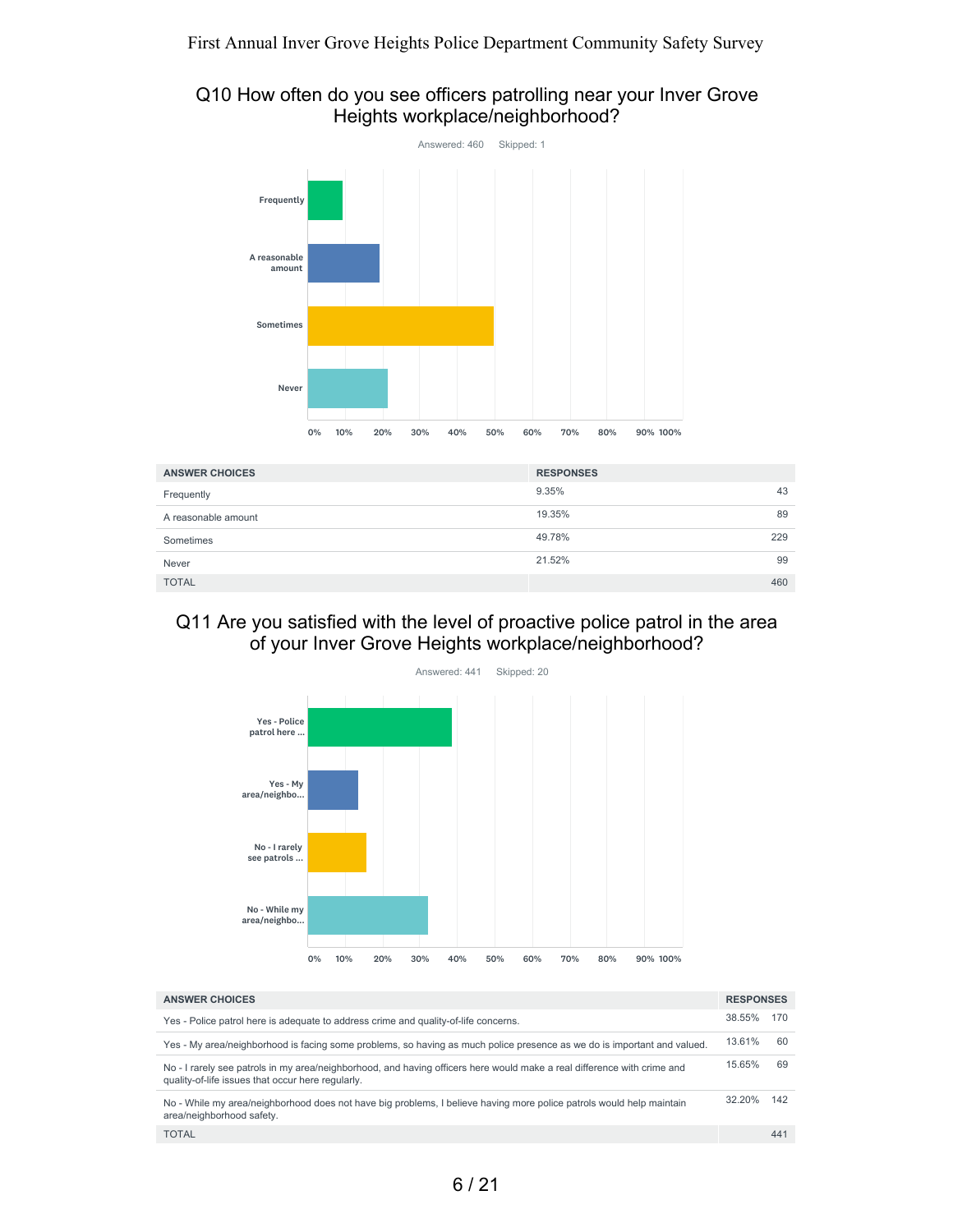## Q12 Do you feel the officers working in the area of your Inver Grove Heights workplace/neighborhood are familiar with issues important to residents?



| <b>ANSWER CHOICES</b> | <b>RESPONSES</b> |     |
|-----------------------|------------------|-----|
| Yes                   | 37.99%           | 174 |
| <b>No</b>             | 12.45%           | 57  |
| Unsure                | 49.56%           | 227 |
| <b>TOTAL</b>          |                  | 458 |

## Q13 Please rate how serious you feel the overall level of crime is in the area of your Inver Grove Heights workplace/neighborhood?



| <b>ANSWER CHOICES</b> | <b>RESPONSES</b> |     |
|-----------------------|------------------|-----|
| Very serious          | 1.75%            | 8   |
| Somewhat serious      | 12.69%           | 58  |
| Serious               | 12.25%           | 56  |
| Not too serious       | 57.33%           | 262 |
| Not at all serious    | 15.97%           | 73  |
| <b>TOTAL</b>          |                  | 457 |

Q14 In the past year, would you say the level of crime and/or quality-oflife problems in the AREA OF YOUR INVER GROVE HEIGHTS WORKPLACE/NEIGHBORHOOD (only) has increased, stayed about the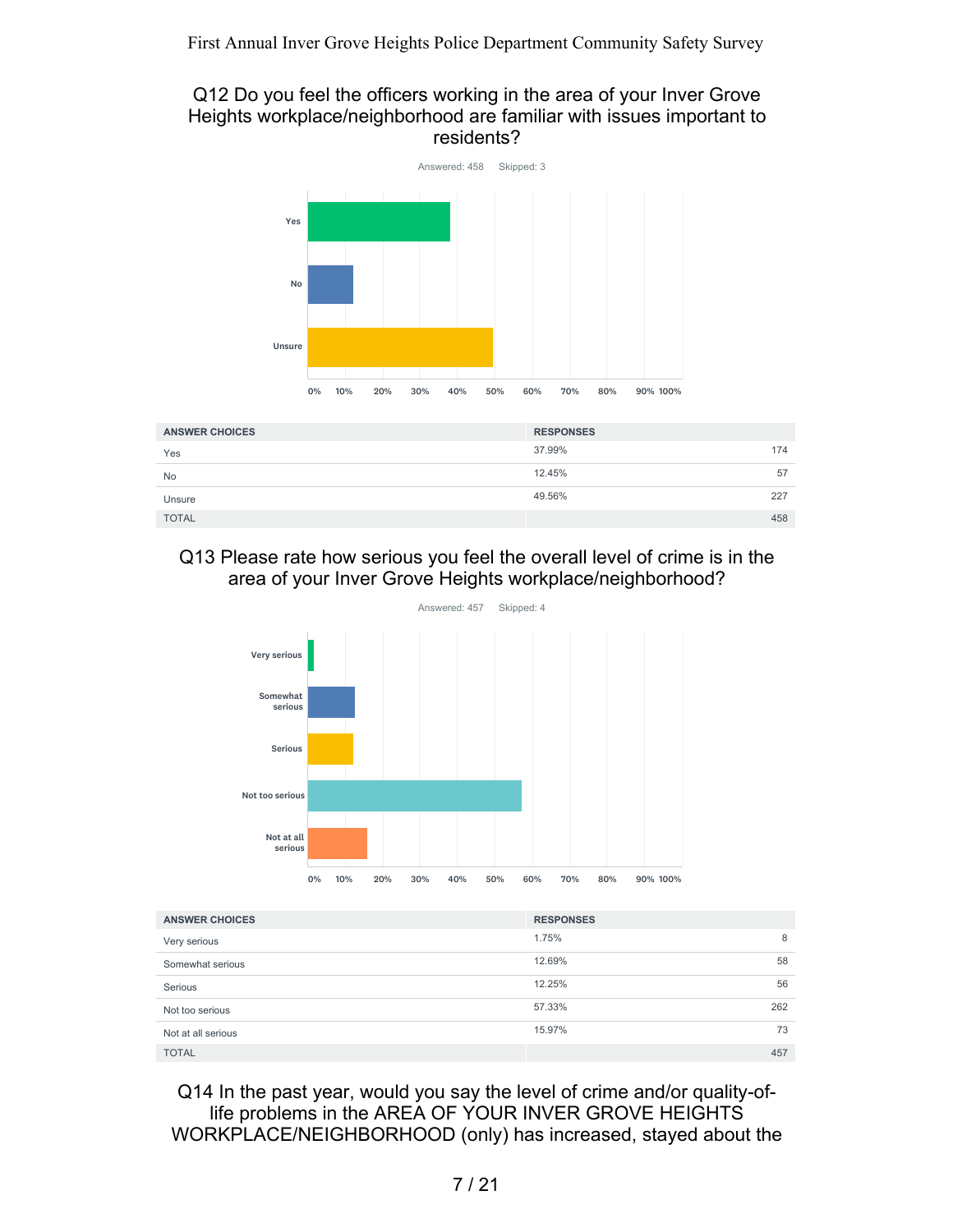

## Q15 In the past year, would you say the level of crime in the CITY OF INVER GROVE HEIGHTS OVERALL has increased, stayed about the same, or decreased?

TOTAL 458

Decreased



| <b>ANSWER CHOICES</b> | <b>RESPONSES</b> |     |
|-----------------------|------------------|-----|
| Increased             | 45.45%           | 200 |
| Stayed about the same | 51.82%           | 228 |
| Decreased             | 2.73%            | 12  |
| <b>TOTAL</b>          |                  | 440 |

Q16 Over the past 2 years, would you say the level of police protection in the area of your Inver Grove Heights workplace/neighborhood has increased, stayed about the same, or decreased?

Answered: 457 Skipped: 4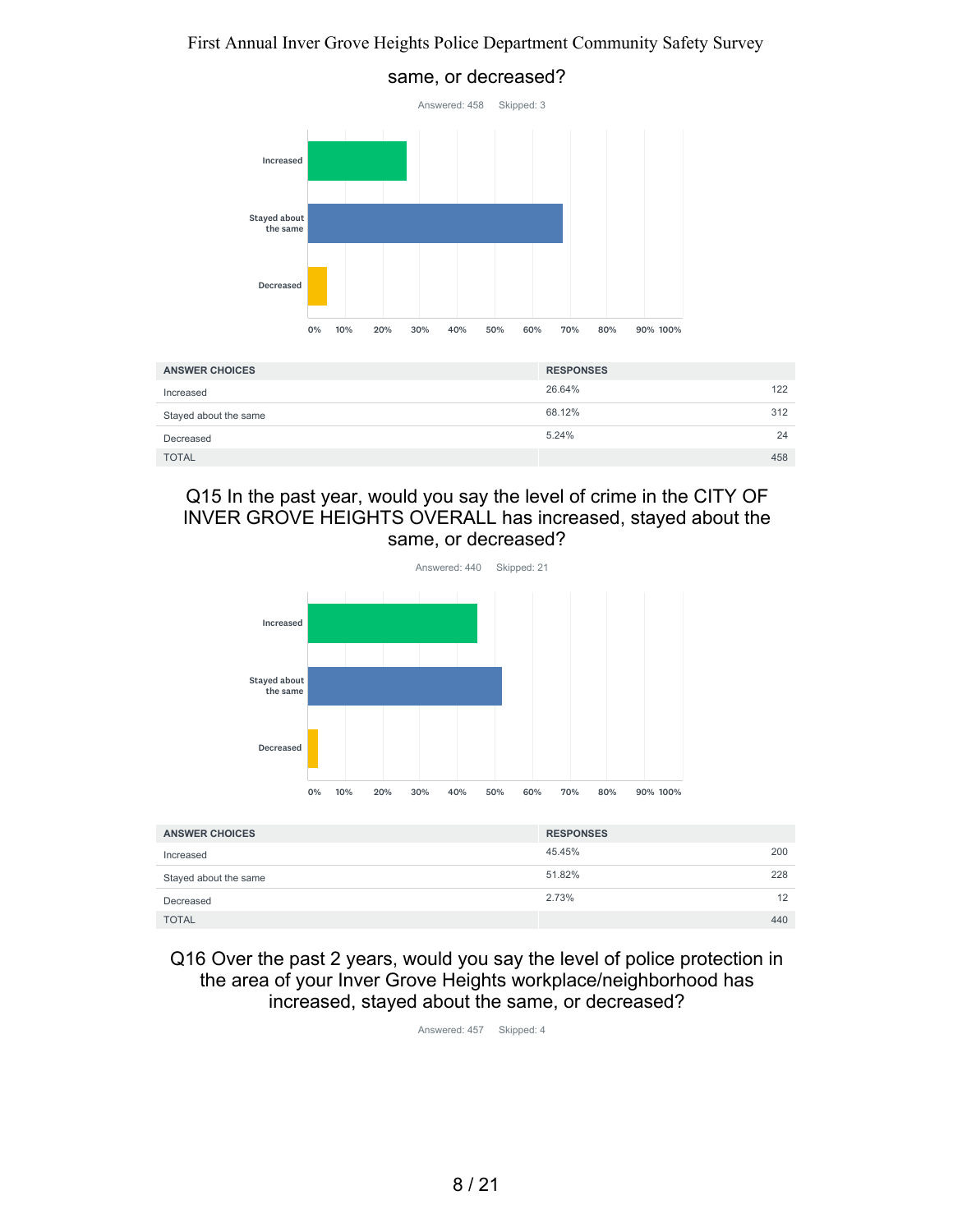

| <b>ANSWER CHOICES</b> | <b>RESPONSES</b> |     |
|-----------------------|------------------|-----|
| Increased             | 10.94%           | 50  |
| Stayed about the same | 81.62%           | 373 |
| Decreased             | 7.44%            | 34  |
| <b>TOTAL</b>          |                  | 457 |

## Q17 Do you feel there needs to be more police patrols, about the same number of police patrols, or fewer police patrols in the area of your Inver Grove Heights workplace/neighborhood?



| <b>ANSWER CHOICES</b>                   | <b>RESPONSES</b> |     |
|-----------------------------------------|------------------|-----|
| More police patrols                     | 45.41%           | 208 |
| About the same number of police patrols | 51.75%           | 237 |
| Fewer police patrols                    | 2.84%            | 13  |
| <b>TOTAL</b>                            |                  | 458 |

# Q18 In the past two years, have you been a victim of crime?

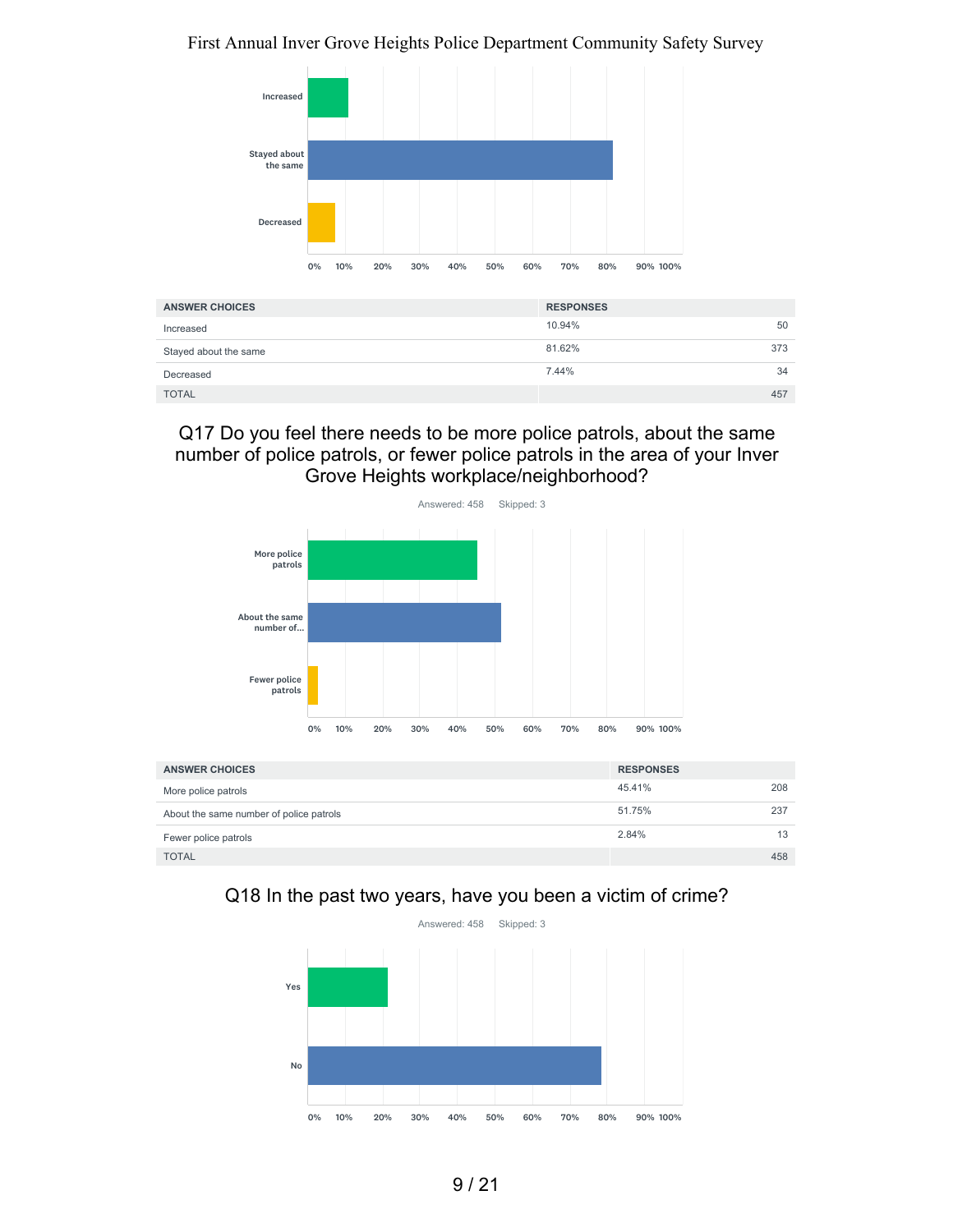| <b>ANSWER CHOICES</b> | <b>RESPONSES</b> |     |
|-----------------------|------------------|-----|
| Yes                   | 21.62%           | 99  |
| <b>No</b>             | 78.38%           | 359 |
| <b>TOTAL</b>          |                  | 458 |

### Q19 If yes to above (question18), did you report the crime to the Inver Grove Heights Police Department?



| <b>ANSWER CHOICES</b>                                      | <b>RESPONSES</b> |     |
|------------------------------------------------------------|------------------|-----|
| Yes                                                        | 44.80%           | 56  |
| <b>No</b>                                                  | 27.20%           | 34  |
| No, because the crime did not occur in Inver Grove Heights | 6.40%            | 8   |
| Prefer not to answer                                       | 8.00%            | 10  |
| Other (please specify)                                     | 13.60%           |     |
| <b>TOTAL</b>                                               |                  | 125 |

# Q20 Have you purchased or considered purchasing a gun for protection from crime?



| <b>ANSWER CHOICES</b>                                | <b>RESPONSES</b> |     |
|------------------------------------------------------|------------------|-----|
| No, I don't own and have not considered buying a gun | 41.72%           | 189 |
| Yes, I've considered it but have not yet purchased   | 20.53%           | 93  |
| Yes, I own a gun for self protection                 | 16.34%           | 74  |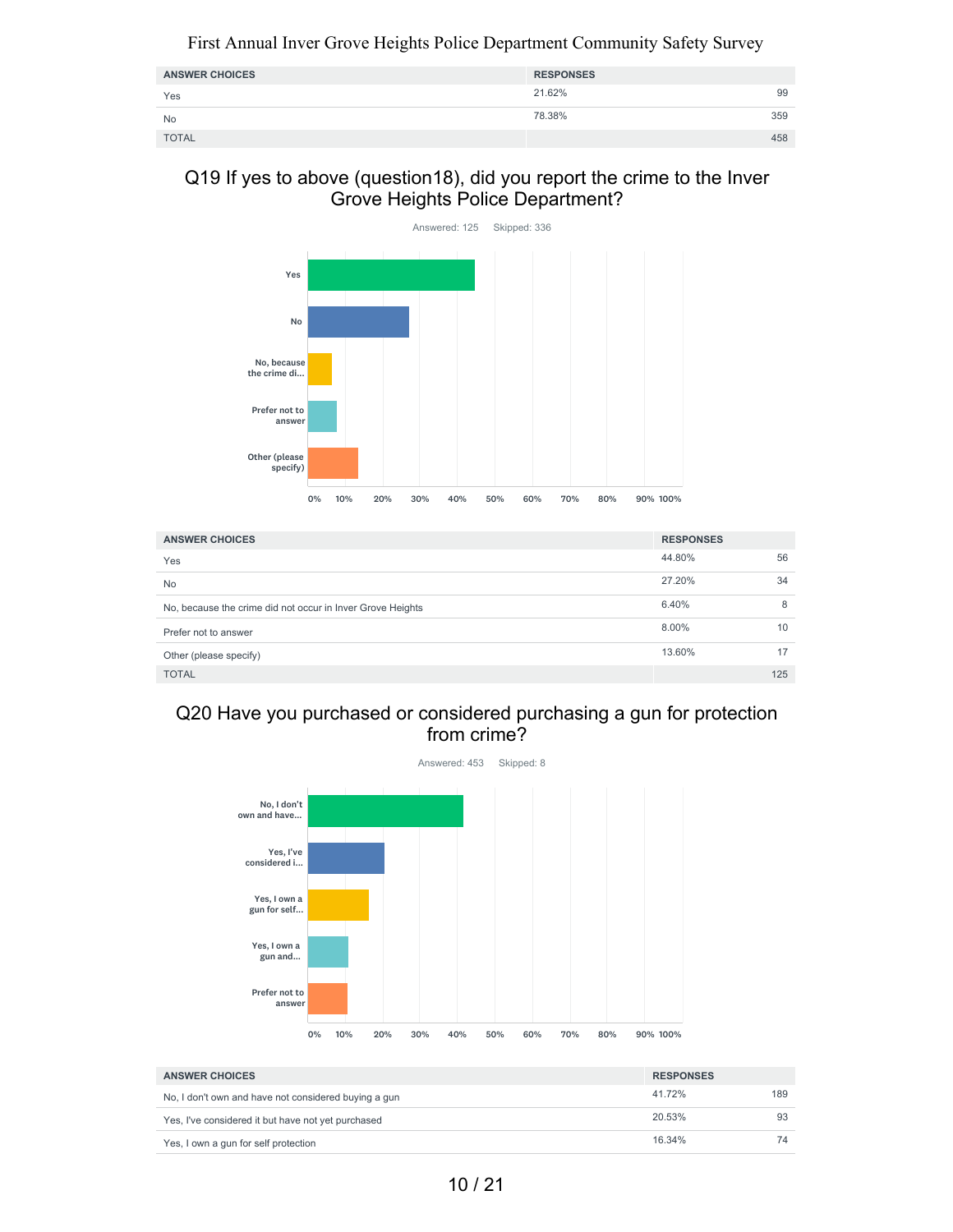| Yes, I own a gun and regularly carry as a permit holder | 10.82% | 49  |
|---------------------------------------------------------|--------|-----|
| Prefer not to answer                                    | 10.60% | 48  |
| <b>TOTAL</b>                                            |        | 453 |

Q21 Have you purchased or considered purchasing a residential and/or vehicle alarm system for protection against crime



| <b>ANSWER CHOICES</b>                           | <b>RESPONSES</b> |     |
|-------------------------------------------------|------------------|-----|
| No, I have not considered an alarm system       | 28.57%           | 128 |
| Yes, I have considered it but not yet purchased | 32.14%           | 144 |
| I have an alarm system, but don't use it        | 7.59%            | 34  |
| I have an alarm and regularly use it            | 29.24%           | 131 |
| Not applicable                                  | 4.02%            | 18  |
| Total Respondents: 448                          |                  |     |

## Q22 In your opinion, to what extent do the following factors influence crime in our community?

Answered: 459 Skipped: 2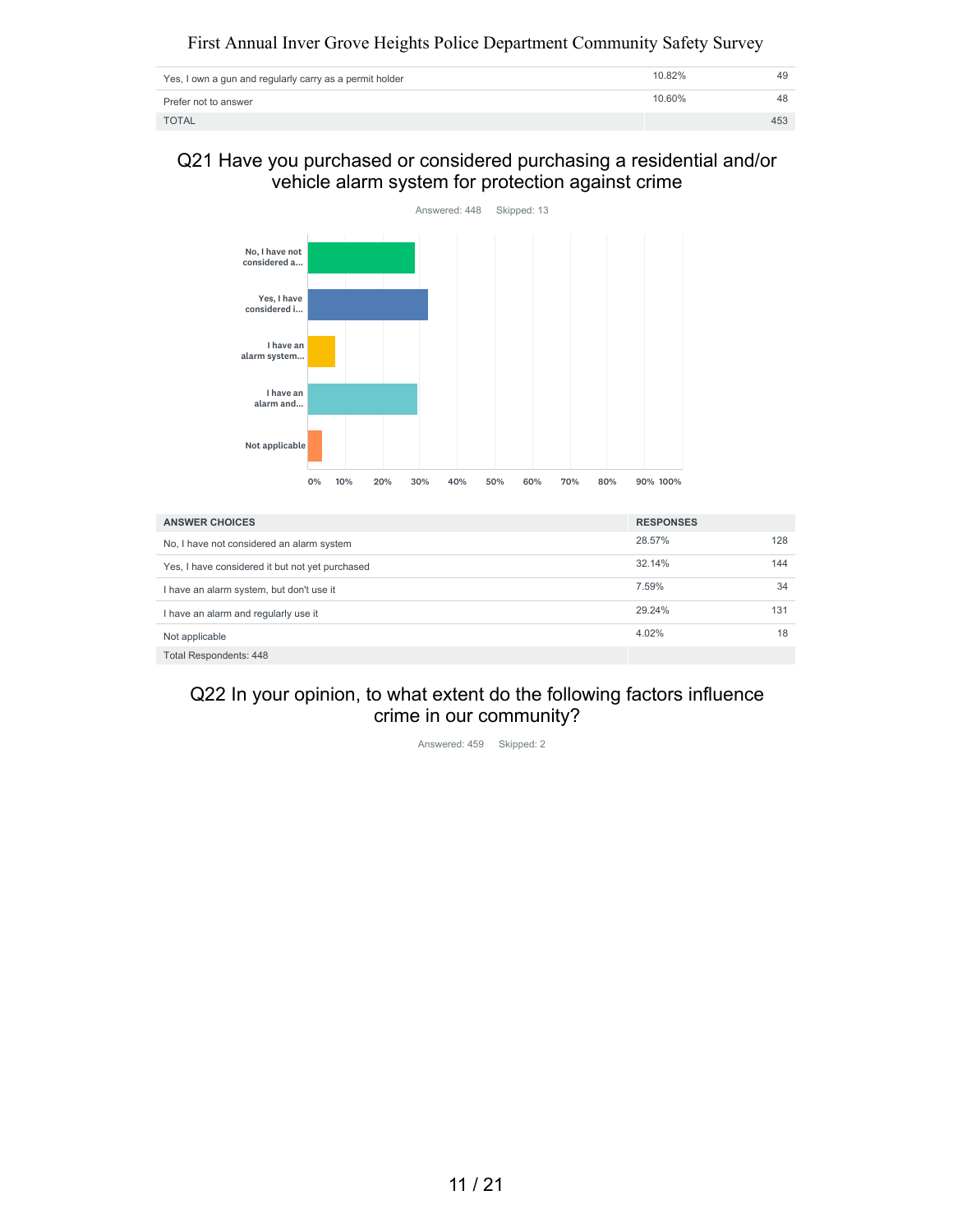

|                                             | <b>STRONGLY</b><br><b>AGREE</b> | <b>AGREE</b>  | <b>NEUTRAL</b> | <b>DISAGREE</b> | <b>STRONGLY</b><br><b>DISAGREE</b> | <b>UNSURE</b> | <b>TOTAL</b> | <b>WEIGHTED</b><br><b>AVERAGE</b> |
|---------------------------------------------|---------------------------------|---------------|----------------|-----------------|------------------------------------|---------------|--------------|-----------------------------------|
| Drug/alcohol abuse                          | 45.63%<br>209                   | 40.83%<br>187 | 7.86%<br>36    | 0.66%<br>3      | 0.44%<br>2                         | 4.59%<br>21   | 458          | 1.83                              |
| Lack of alternative<br>activities for youth | 18.06%<br>82                    | 37.89%<br>172 | 24.01%<br>109  | 9.91%<br>45     | 3.30%<br>15                        | 6.83%<br>31   | 454          | 2.63                              |
| Courts are too lenient                      | 22.15%<br>101                   | 25.00%<br>114 | 25.66%<br>117  | 12.06%<br>55    | 3.73%<br>17                        | 11.40%<br>52  | 456          | 2.84                              |
| Lack of education                           | 16.63%<br>76                    | 34.35%<br>157 | 26.26%<br>120  | 12.69%<br>58    | 2.19%<br>10                        | 7.88%<br>36   | 457          | 2.73                              |
| Limited police presence                     | 11.16%<br>51                    | 29.32%<br>134 | 32.17%<br>147  | 18.38%<br>84    | 4.16%<br>19                        | 4.81%<br>22   | 457          | 2.89                              |
| Lack of<br>jobs/employment                  | 8.77%<br>40                     | 27.63%<br>126 | 26.75%<br>122  | 23.03%<br>105   | 6.36%<br>29                        | 7.46%<br>34   | 456          | 3.13                              |
| Poor parenting                              | 40.61%<br>186                   | 38.21%<br>175 | 12.45%<br>57   | 4.59%<br>21     | 0.44%<br>2                         | 3.71%<br>17   | 458          | 1.97                              |
| Poverty/low income                          | 18.34%<br>84                    | 42.58%<br>195 | 22.71%<br>104  | 9.61%<br>44     | 0.66%<br>3                         | 6.11%<br>28   | 458          | 2.50                              |
| Population growth                           | 7.03%<br>32                     | 28.79%<br>131 | 36.92%<br>168  | 16.26%<br>74    | 3.74%<br>17                        | 7.25%<br>33   | 455          | 3.03                              |
| Availability of weapons                     | 16.48%<br>75                    | 24.40%<br>111 | 27.03%<br>123  | 13.19%<br>60    | 9.89%<br>45                        | 9.01%<br>41   | 455          | 3.03                              |
| Lack of respect for<br>laws/authority       | 49.23%<br>225                   | 35.23%<br>161 | 8.53%<br>39    | 2.41%<br>11     | 0.88%<br>4                         | 3.72%<br>17   | 457          | 1.82                              |

## Q23 How safe do you feel in your Inver Grover Heights neighborhood/location of workplace?

Answered: 457 Skipped: 4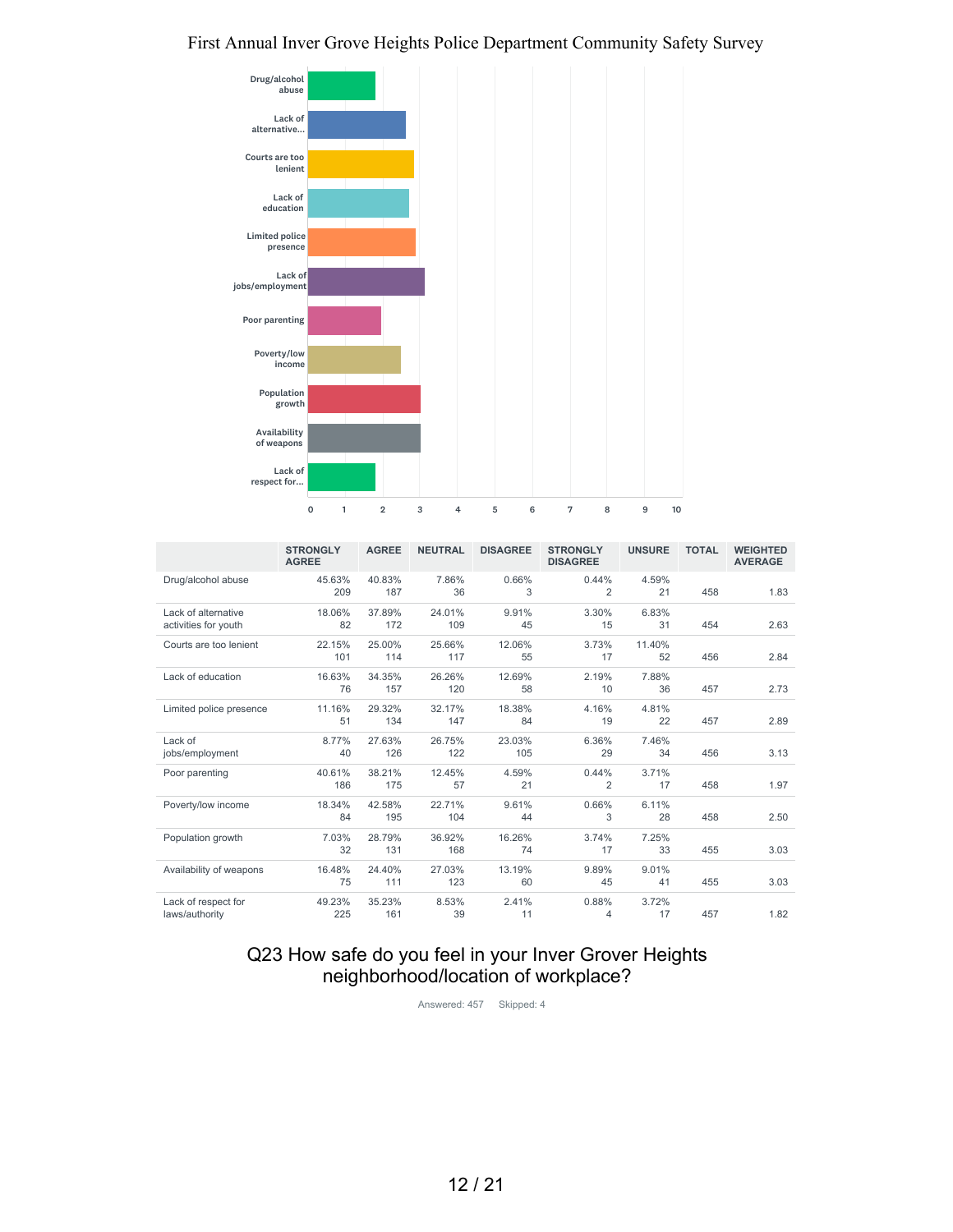

| <b>ANSWER CHOICES</b> | <b>RESPONSES</b> |
|-----------------------|------------------|
| Extremely safe        | 13.79%<br>63     |
| Very safe             | 49.89%<br>228    |
| Moderately safe       | 143<br>31.29%    |
| Slightly safe         | 4.81%<br>22      |
| Not at all safe       | 0.22%            |
| <b>TOTAL</b>          | 457              |

# Q24 At NIGHT how safe do you feel in your Inver Grover Heights neighborhood/location of workplace?



| <b>ANSWER CHOICES</b> | <b>RESPONSES</b> |     |
|-----------------------|------------------|-----|
| <b>Extremely safe</b> | 11.82%           | 54  |
| Very safe             | 40.48%           | 185 |
| Moderately safe       | 36.11%           | 165 |
| Slightly safe         | 8.75%            | 40  |
| Not at all safe       | 2.84%            | 13  |
| <b>TOTAL</b>          |                  | 457 |

## Q25 What, if any, changes would most improve the safety of your Inver Grove Heights neighborhood/workplace location?

Answered: 165 Skipped: 296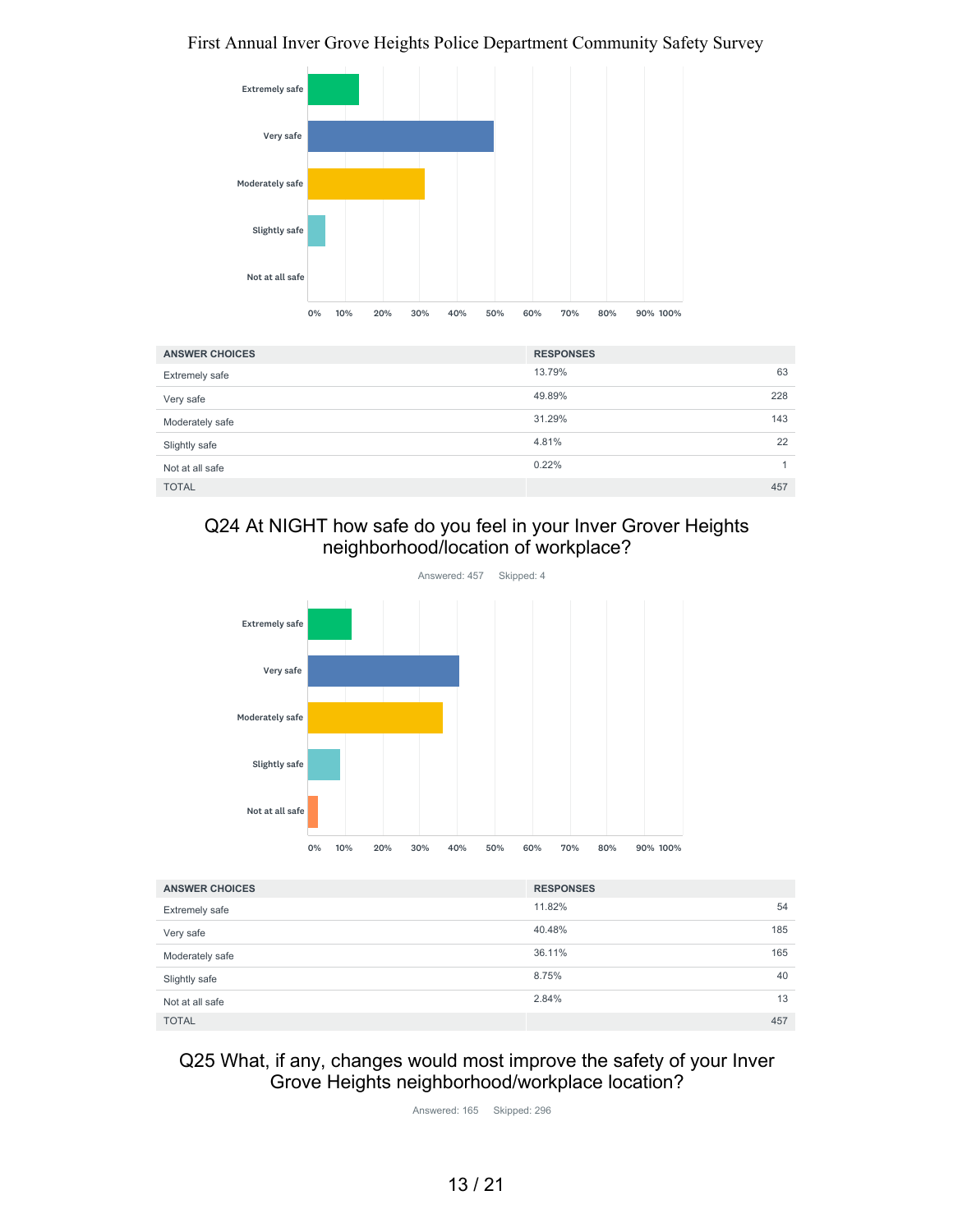Q26 A location for the Inver Grove Heights Police Department to focus attention is:Provide address, intersection, general area description, and nature of problem requiring police attention.

| Answered: 155 | Skipped: 306 |  |
|---------------|--------------|--|
|---------------|--------------|--|

Q27 In the past year, have you interacted with the Inver Grove Heights Police Department or a Inver Grove Heights Police police officer?



| <b>ANSWER CHOICES</b> | <b>RESPONSES</b> |     |
|-----------------------|------------------|-----|
| Yes                   | 51.10%           | 232 |
| <b>No</b>             | 48.90%           | 222 |
| <b>TOTAL</b>          |                  | 454 |





29.05% 52 21.23% 38 15.64% 28 28.49% 51 18.99% 34 **ANSWER CHOICES RESPONSES** I called to report suspicious activity I made a police report as a crime victim I called to report a police or medical emergency I called to request non-emergency services (e.g., inspection, increased patrol, parking issue, etc.) I called the department to talk about a concern in my neighborhood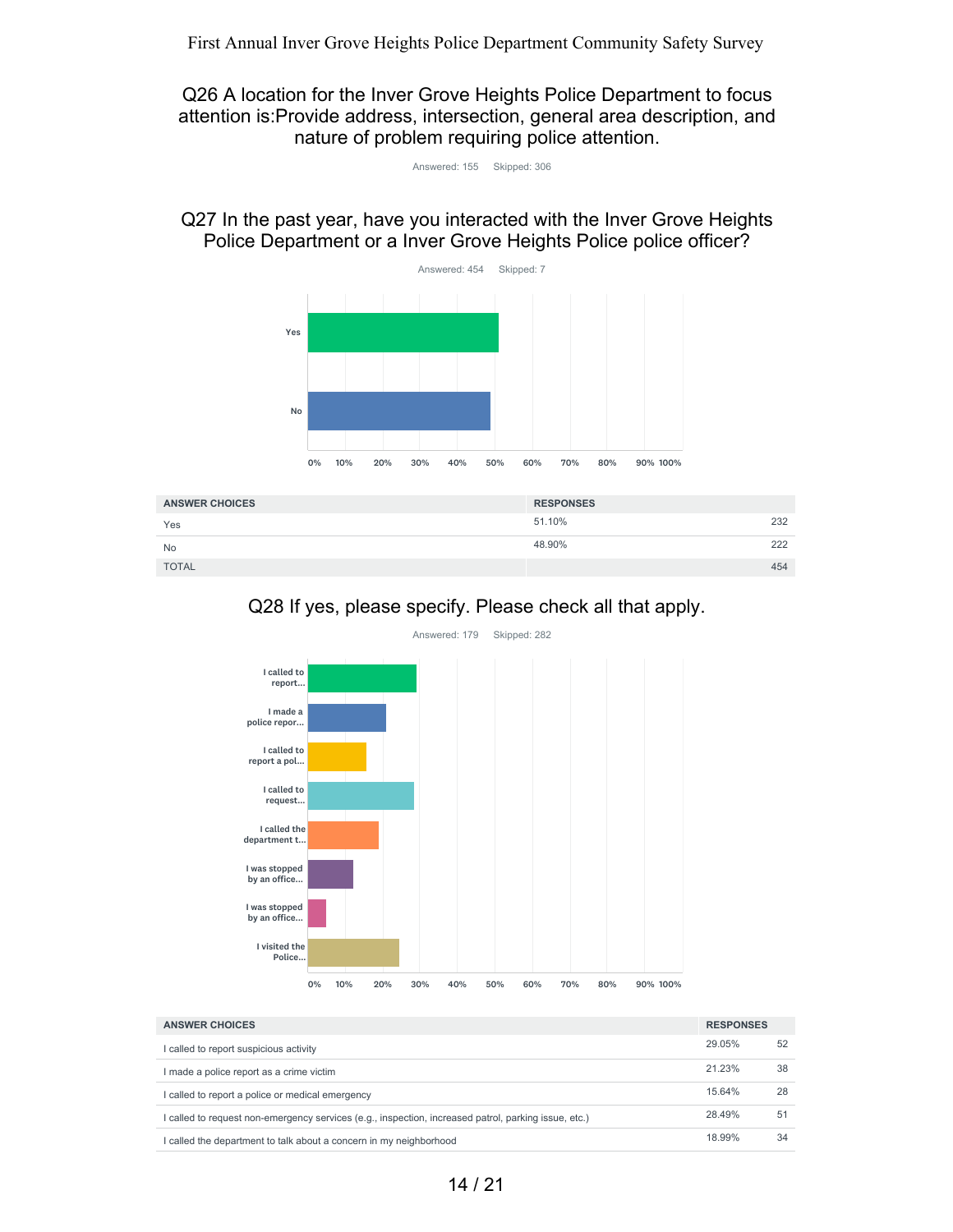| I was stopped by an officer for a traffic violation and issued a warning (verbal or written) | 12.29% |    |
|----------------------------------------------------------------------------------------------|--------|----|
| I was stopped by an officer for a traffic violation and issued a citation                    | 5.03%  |    |
| I visited the Police Department's webpage on the City's website                              | 24.58% | 44 |
| <b>Total Respondents: 179</b>                                                                |        |    |

Q29 Generally speaking, if you were the victim of a random crime in Inver Grove Heights, how confident are you that the crime would be solved?



| <b>ANSWER CHOICES</b> | <b>RESPONSES</b> |
|-----------------------|------------------|
| Very confident        | 3.61%<br>16      |
| Confident             | 23.93%<br>106    |
| Unsure                | 45.82%<br>203    |
| Slightly confident    | 10.84%<br>48     |
| Not confident         | 15.80%<br>70     |
| <b>TOTAL</b>          | 443              |

Q30 The Inver Grove Heights Police Department is engaged in planning for 2018. While all crime and quality-of-life concerns are responded to and taken seriously, we plan to identify three to four areas of emphasis for 2018 and seek resident input. From the list of problems below, please identify 4 or 5 areas we should give extra police emphasis.

Answered: 431 Skipped: 30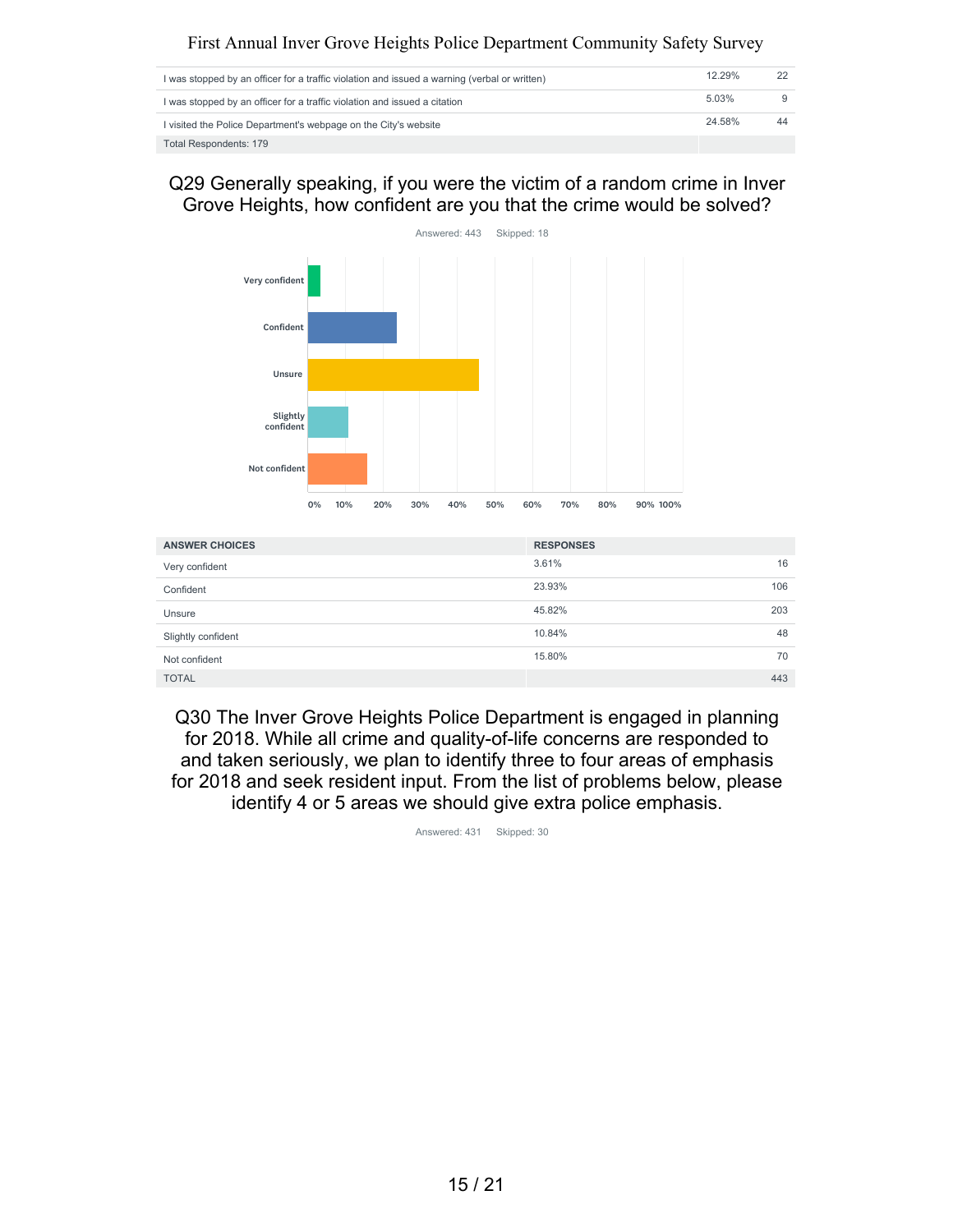

|                                                                | $\mathbf{1}$            | $\overline{2}$ | 3            | 4            | 5            | 6                       | $\overline{7}$          | 8                       | 9                       | 10                      | 11             | 12                      | 13                    | 14             |
|----------------------------------------------------------------|-------------------------|----------------|--------------|--------------|--------------|-------------------------|-------------------------|-------------------------|-------------------------|-------------------------|----------------|-------------------------|-----------------------|----------------|
| Drug and                                                       | 46.72%                  | 15.69%         | 10.95%       | 12.41%       | 6.20%        | 1.46%                   | 0.36%                   | 2.19%                   | 0.36%                   | 1.09%                   | 0.36%          | 0.73%                   | 0.36%                 | 1.09%          |
| alcohol abuse                                                  | 128                     | 43             | 30           | 34           | 17           | $\overline{4}$          | 1                       | 6                       | $\mathbf{1}$            | 3                       | $\mathbf{1}$   | $\overline{2}$          | $\mathbf{1}$          |                |
| Juvenile                                                       | 27.31%                  | 30.52%         | 14.06%       | 11.65%       | 6.02%        | 3.21%                   | 2.01%                   | 1.20%                   | 0.40%                   | 1.61%                   | 0.80%          | 0.40%                   | $0.00\%$              | 0.80%          |
| problems                                                       | 68                      | 76             | 35           | 29           | 15           | 8                       | 5                       | 3                       | $\mathbf{1}$            | $\overline{4}$          | $\overline{2}$ | 1                       | $\mathbf 0$           |                |
| Domestic                                                       | 9.20%                   | 22.70%         | 27.61%       | 14.72%       | 11.66%       | 3.07%                   | 1.84%                   | 2.45%                   | 1.23%                   | 1.23%                   | 0.00%          | 0.61%                   | 3.07%                 | 0.61%          |
| violence                                                       | 15                      | 37             | 45           | 24           | 19           | 5                       | 3                       | $\overline{4}$          | $\overline{2}$          | $\overline{2}$          | $\mathbf 0$    | $\mathbf{1}$            | 5                     |                |
| Property<br>maintenance<br>and code<br>enforcement<br>problems | 7.56%<br>9              | 7.56%<br>9     | 17.65%<br>21 | 21.01%<br>25 | 11.76%<br>14 | 0.00%<br>$\mathbf 0$    | 4.20%<br>5              | 3.36%<br>$\overline{4}$ | 3.36%<br>$\overline{4}$ | 4.20%<br>5              | 2.52%<br>3     | $0.00\%$<br>$\mathbf 0$ | 7.56%<br>9            | 9.24%<br>1     |
| Traffic safety                                                 | 23.45%                  | 19.91%         | 16.81%       | 12.39%       | 12.83%       | 3.54%                   | 2.65%                   | 3.10%                   | 1.77%                   | 0.88%                   | 0.88%          | 0.44%                   | 1.33%                 | 0.00%          |
|                                                                | 53                      | 45             | 38           | 28           | 29           | 8                       | 6                       | 7                       | $\overline{4}$          | $\overline{2}$          | $\overline{2}$ | 1                       | 3                     | $\overline{1}$ |
| Vandalism                                                      | 6.41%<br>10             | 10.90%<br>17   | 17.95%<br>28 | 17.31%<br>27 | 18.59%<br>29 | 13.46%<br>21            | 3.21%<br>5              | 3.21%<br>5              | 3.21%<br>5              | 3.21%<br>5              | 1.92%<br>3     | $0.00\%$<br>0           | 0.64%<br>$\mathbf{1}$ | 0.00%          |
| Theft of property                                              | 14.69%                  | 19.77%         | 15.25%       | 14.69%       | 9.60%        | 3.39%                   | 6.78%                   | 2.82%                   | 1.69%                   | 4.52%                   | 1.69%          | 1.69%                   | 2.26%                 | 1.13%          |
| left in vehicles                                               | 26                      | 35             | 27           | 26           | 17           | 6                       | 12                      | 5                       | 3                       | 8                       | 3              | 3                       | $\overline{4}$        |                |
| Driving While                                                  | 13.81%                  | 16.67%         | 19.52%       | 17.14%       | 9.05%        | 2.86%                   | 3.81%                   | 6.67%                   | 1.90%                   | 2.86%                   | 0.95%          | 1.90%                   | 0.48%                 | 2.38%          |
| Impaired (DWI)                                                 | 29                      | 35             | 41           | 36           | 19           | 6                       | 8                       | 14                      | $\overline{4}$          | 6                       | $\overline{2}$ | 4                       | $\mathbf{1}$          |                |
| Child<br>abuse/child<br>welfare                                | 16.32%<br>31            | 16.32%<br>31   | 20.00%<br>38 | 14.74%<br>28 | 9.47%<br>18  | 3.68%<br>$\overline{7}$ | 3.68%<br>$\overline{7}$ | 1.05%<br>$\overline{2}$ | 8.95%<br>17             | 0.53%<br>1              | 2.63%<br>5     | 1.05%<br>$\overline{2}$ | 0.53%<br>$\mathbf{1}$ | 1.05%          |
| Juvenile<br>Truancy/Curfew<br>violations                       | 3.20%<br>$\overline{4}$ | 13.60%<br>17   | 14.40%<br>18 | 21.60%<br>27 | 13.60%<br>17 | 5.60%<br>$\overline{7}$ | 1.60%<br>$\overline{2}$ | 2.40%<br>3              | 2.40%<br>3              | 12.00%<br>15            | 4.00%<br>5     | 3.20%<br>4              | 0.80%<br>$\mathbf{1}$ | 1.60%          |
| Fraud                                                          | 7.02%<br>8              | 10.53%<br>12   | 15.79%<br>18 | 12.28%<br>14 | 13.16%<br>15 | 5.26%<br>6              | 2.63%<br>3              | 6.14%<br>7              | 1.75%<br>$\overline{2}$ | 3.51%<br>$\overline{4}$ | 14.04%<br>16   | 4.39%<br>5              | 0.88%<br>$\mathbf{1}$ | 2.63%          |
| Nuisance/vacant                                                | 2.33%                   | 11.63%         | 6.98%        | 11.63%       | 12.79%       | 0.00%                   | 2.33%                   | 2.33%                   | 4.65%                   | 1.16%                   | 3.49%          | 22.09%                  | 8.14%                 | 10.47%         |
| properties                                                     | $\overline{2}$          | 10             | 6            | 10           | 11           | $\mathbf 0$             | $\overline{2}$          | $\overline{2}$          | 4                       | 1                       | 3              | 19                      | 7                     |                |
| Victimization of                                               | 8.89%                   | 9.63%          | 13.33%       | 21.48%       | 12.59%       | 1.48%                   | 9.63%                   | 2.22%                   | 1.48%                   | 2.22%                   | 2.22%          | 3.70%                   | 10.37%                | 0.74%          |
| the elderly                                                    | 12                      | 13             | 18           | 29           | 17           | $\overline{2}$          | 13                      | 3                       | $\overline{2}$          | 3                       | 3              | 5                       | 14                    |                |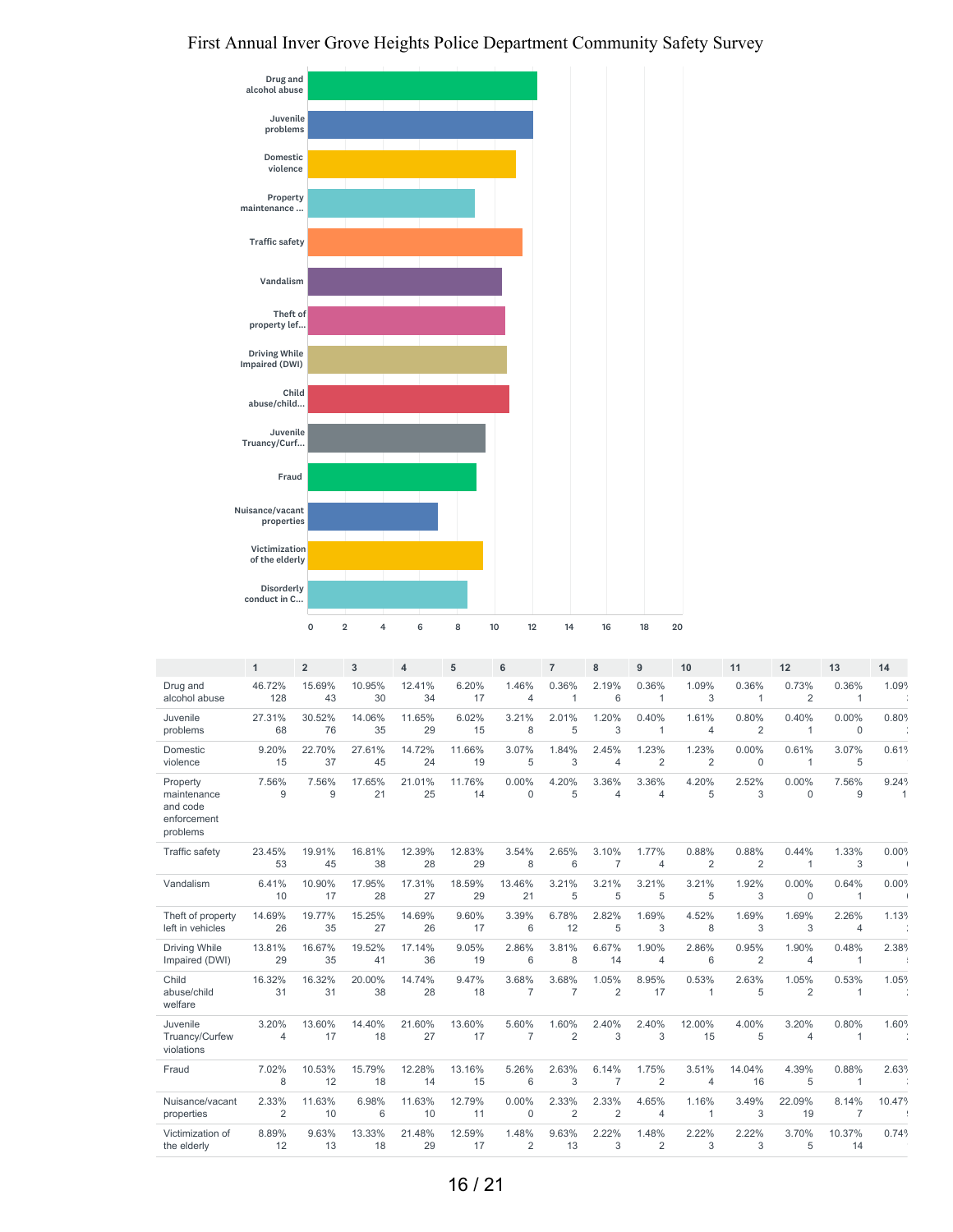| Disorderly                                     |  |  | 4.59% 8.26% 16.51% 15.60% 17.43% 3.67% 2.75% 3.67% 0.92% 0.92% 2.75% 5.50% 3.67% 13.76% |  |  |  |  |  |
|------------------------------------------------|--|--|-----------------------------------------------------------------------------------------|--|--|--|--|--|
| conduct in City 5 9 18 17 19 4 3 4 1 1 3 6 4 1 |  |  |                                                                                         |  |  |  |  |  |
| Parks                                          |  |  |                                                                                         |  |  |  |  |  |

Q31 In your opinion, the first priority for Inver Grove Heights Police should be to place increased emphasis on....

Answered: 227 Skipped: 234

Q32 Calling 9-1-1 is the recommended method for requesting police service regardless of the seriousness or nature of the problem. What is your level of comfort in calling 9-1-1 for reporting NON-EMERGENCY incidents to police?



| <b>ANSWER CHOICES</b>  | <b>RESPONSES</b> |  |
|------------------------|------------------|--|
| Very comfortable       | 37.09%<br>168    |  |
| Somewhat comfortable   | 16.56%<br>75     |  |
| Neutral                | 12.36%<br>56     |  |
| Somewhat uncomfortable | 22.74%<br>103    |  |
| Very uncomfortable     | 12.58%<br>57     |  |
| Total Respondents: 453 |                  |  |

## Q33 Please identify the social media/technology options you utilize

Answered: 441 Skipped: 20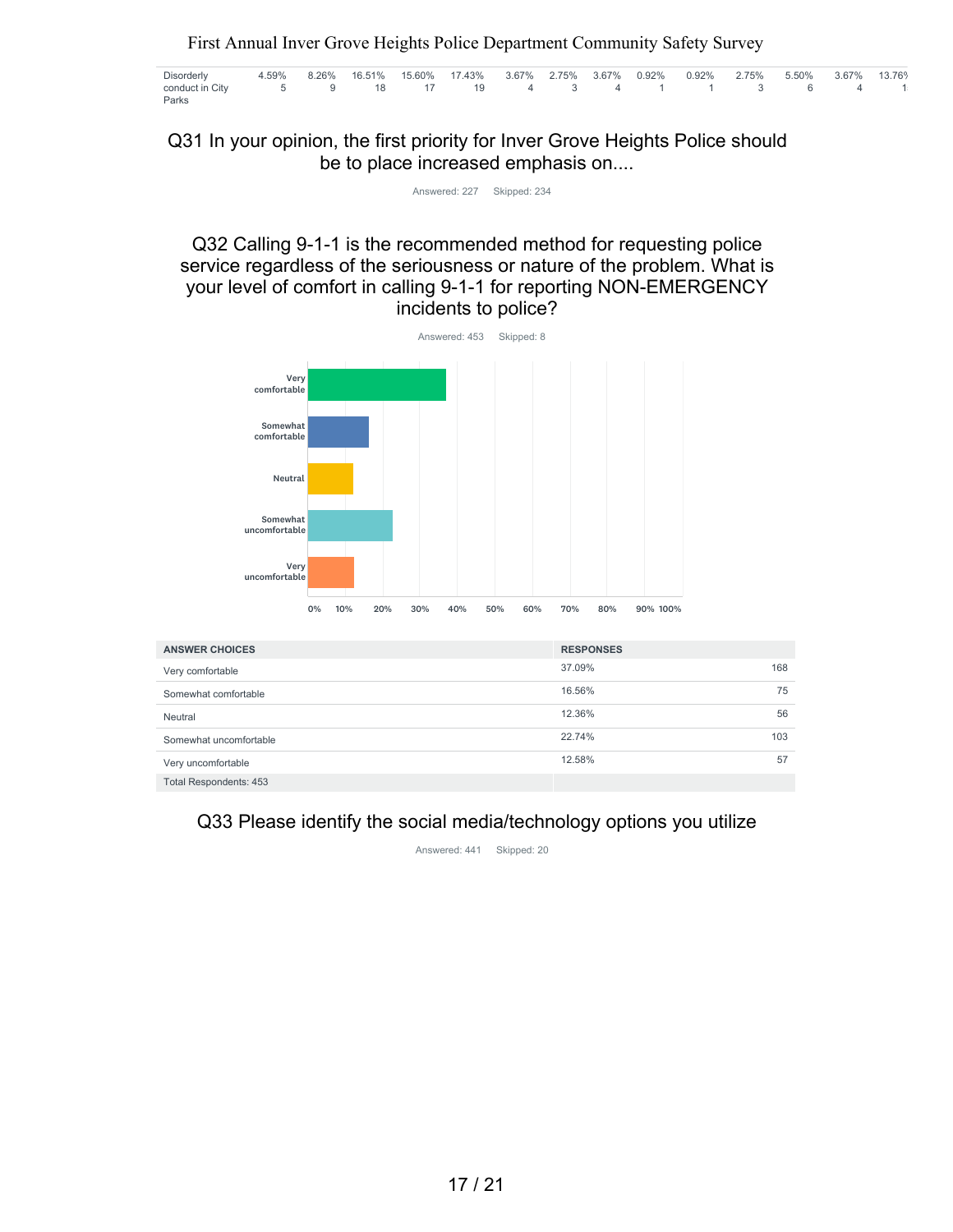

| <b>ANSWER CHOICES</b>         | <b>RESPONSES</b> |     |
|-------------------------------|------------------|-----|
| Facebook                      | 85.03%           | 375 |
| Twitter                       | 19.27%           | 85  |
| Instagram                     | 23.58%           | 104 |
| Snapchat                      | 15.87%           | 70  |
| Smart phone applications      | 48.75%           | 215 |
| Text messaging                | 86.62%           | 382 |
| NextDoor.com                  | 15.87%           | 70  |
| <b>Total Respondents: 441</b> |                  |     |

Q34 Across the nation, there has been considerable attention and discussion regarding police legitimacy and public trust in policing. Do you approve of the the way the Inver Grove Heights Police Department carries out its role in the community?



| <b>ANSWER CHOICES</b> | <b>RESPONSES</b> |     |
|-----------------------|------------------|-----|
| Strongly approve      | 46.56%           | 210 |
| Somewhat approve      | 32.37%           | 146 |
| Somewhat disapprove   | 5.76%            | 26  |
| Strongly disapprove   | 2.44%            | 11  |
| Not sure              | 12.86%           | 58  |
| <b>TOTAL</b>          |                  | 451 |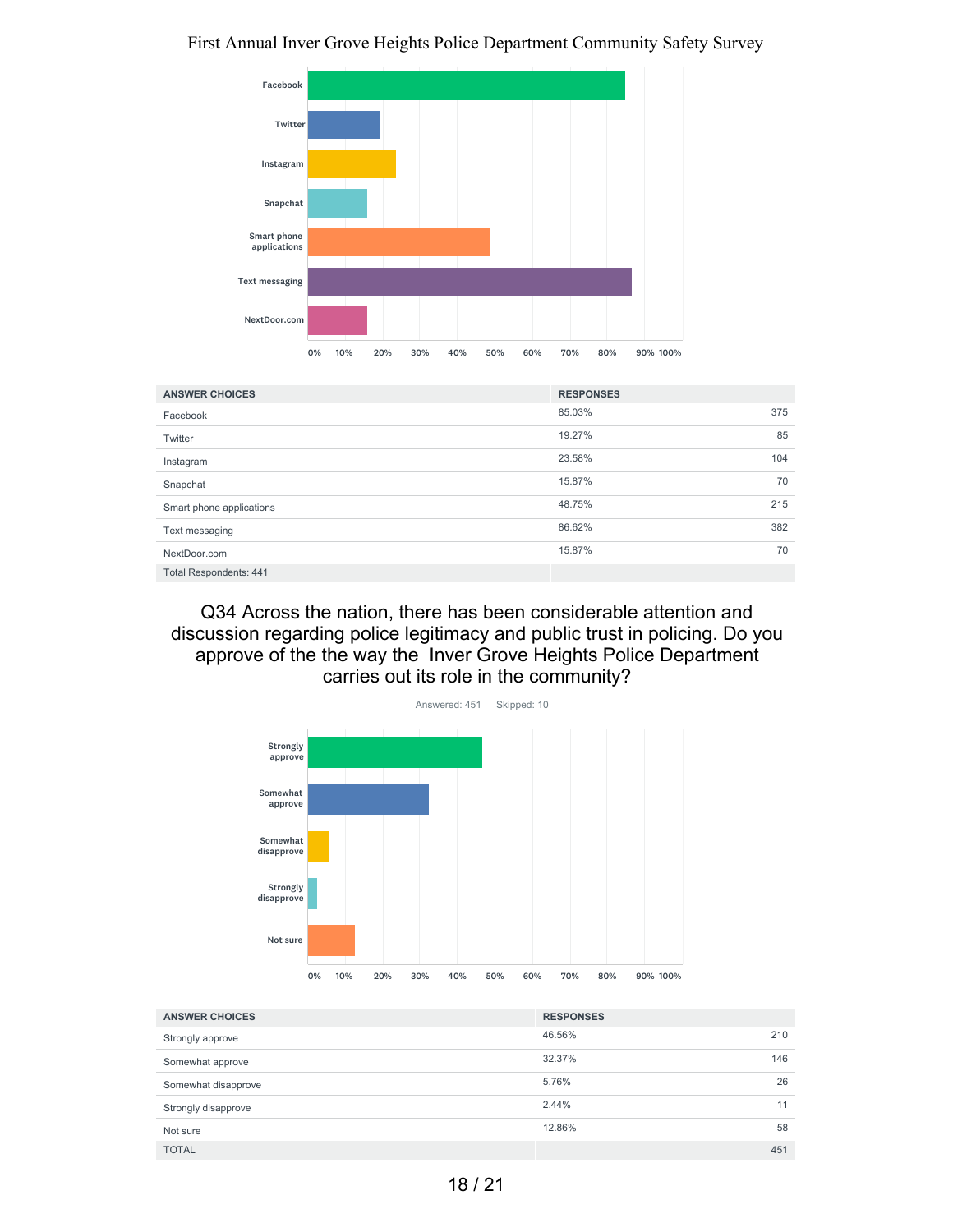## Q35 Do you trust that Inver Grove Heights police officers will use good judgment in the use of force, including deadly force?



| <b>ANSWER CHOICES</b> | <b>RESPONSES</b> |     |
|-----------------------|------------------|-----|
| Yes                   | 67.40%           | 306 |
| <b>No</b>             | 5.73%            | 26  |
| Not sure              | 26.87%           | 122 |
| <b>TOTAL</b>          |                  | 454 |

Q36 The Inver Grove Heights Police Department is in the early stages of exploring the possibility of requiring officers to wear body worn cameras. Please select the one response that BEST matches your perspective.



| <b>ANSWER CHOICES</b>                                                                                                                               | <b>RESPONSES</b> |     |
|-----------------------------------------------------------------------------------------------------------------------------------------------------|------------------|-----|
| believe the use of body cameras would be a good way of protecting our officers from false complaints/claims                                         | 21.85%           | 99  |
| believe the use of body cameras would be a good way of ensuring the interests of citizens who may have negative contact<br>with our police officers | 11.48%           | 52  |
| believe police worn body cameras can be an important tool for ensuring officer accountability                                                       | 17.66%           | 80  |
| believe the most important reason for having body cameras is to help our officers document evidence and improve<br>prosecution outcomes.            | 27.59%           | 125 |
| I believe body cameras are unnecessary expense for our police department                                                                            | 5.96%            | 27  |
| don't know enough about body cameras to have an opinion at this time                                                                                | 4.19%            | 19  |

19 / 21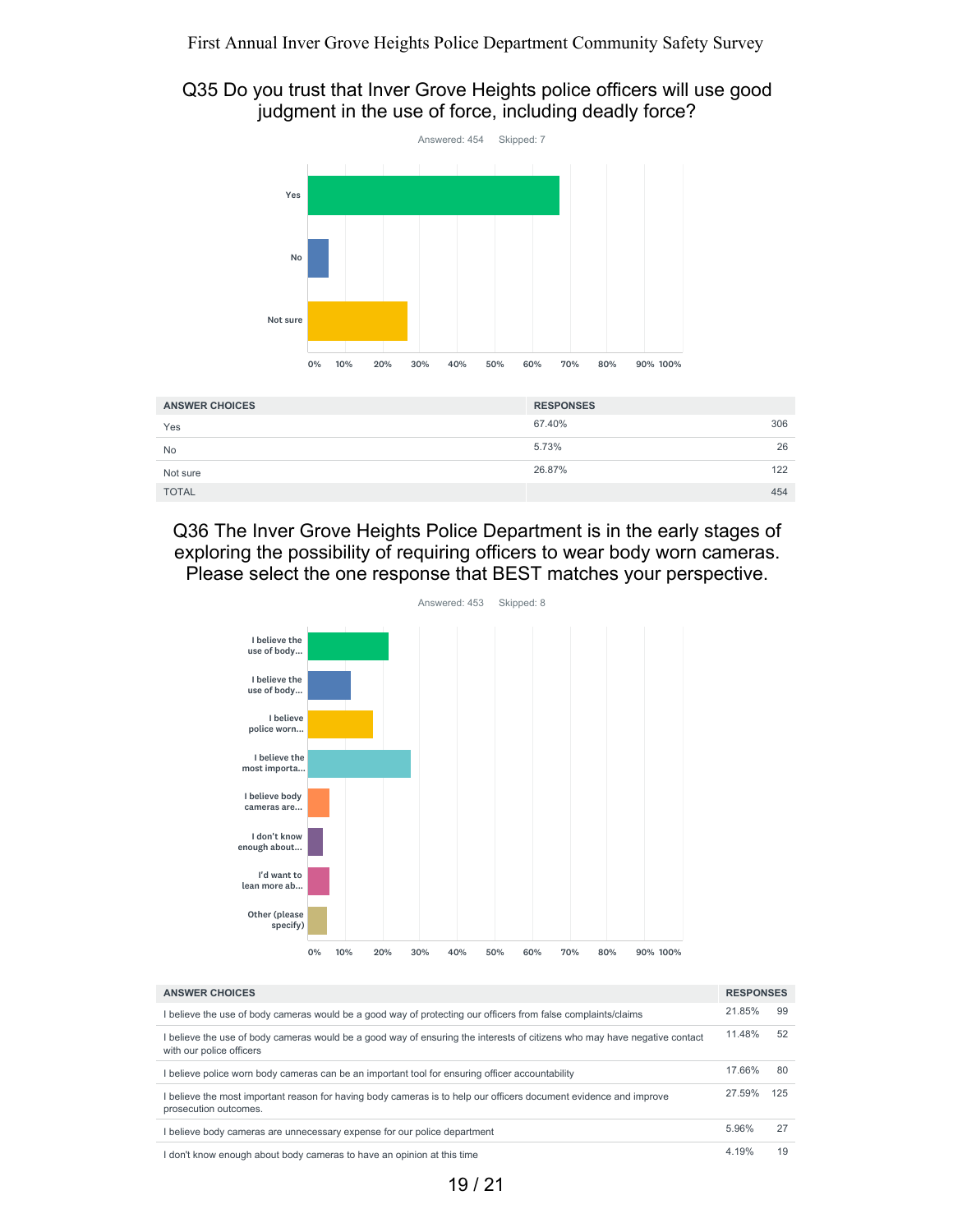| I'd want to lean more about how the body cameras would be used | 5.96% |     |
|----------------------------------------------------------------|-------|-----|
| Other (please specify)                                         | 5.30% | 24  |
| <b>TOTAL</b>                                                   |       | 453 |

Q37 Police services comprises the largest portion of the city's budget with an authorized strength of 39 sworn police officers. Based solely on your sense of the overall safety, do you believe the staffing level is appropriate?



| <b>ANSWER CHOICES</b>                                                                      | <b>RESPONSES</b> |     |
|--------------------------------------------------------------------------------------------|------------------|-----|
| Yes, police staffing seems about right                                                     | 41.41%           | 188 |
| No, police staffing is too high (I think the City has more officers than we need)          | 3.08%            | 14  |
| No, police staffing is too low (I believe the City would benefit from additional officers) | 23.79%           | 108 |
| I'm not sure                                                                               | 31.72%           | 144 |
| <b>TOTAL</b>                                                                               |                  | 454 |

Q38 Based on my personal experience, the experience of someone I know, or personal perception, I believe Inver Grove Heights police officers will treat people they encounter or deal with fairly.



| <b>ANSWER CHOICES</b> | <b>RESPONSES</b> |
|-----------------------|------------------|
| Yes                   | 380<br>84.63%    |
| <b>No</b>             | 29<br>6.46%      |